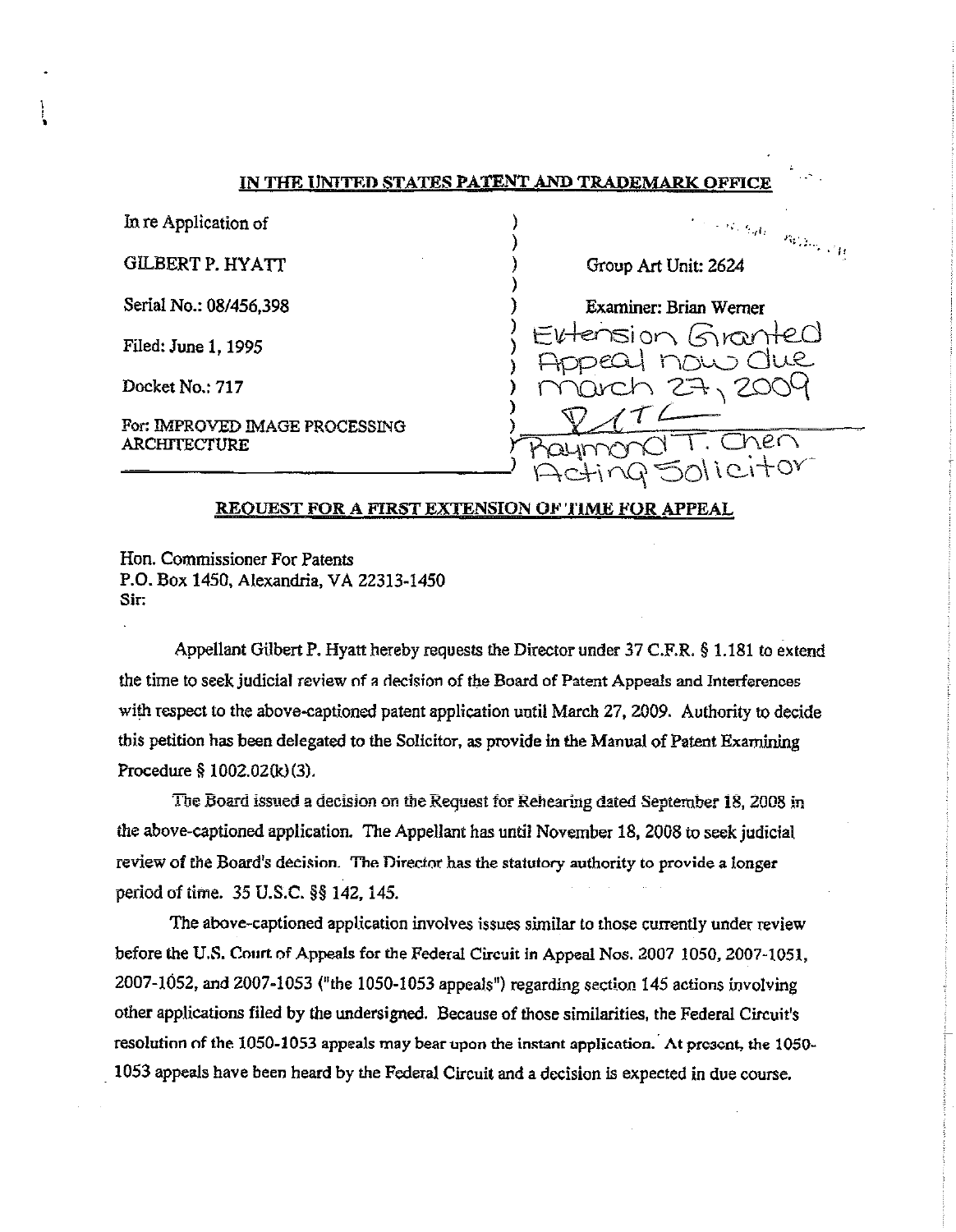| $\sim$ - $\sim$ - $\sim$<br><u>IN THE UNITED STATES PATENT AND TRADEMARK OFFICE</u> |                         |
|-------------------------------------------------------------------------------------|-------------------------|
| In re Application of                                                                | 网络无线轴的 化维生素酸            |
| <b>GILBERT P. HYATT</b>                                                             | Group Art Unit: 2721    |
| Serial No.: 08/462,712                                                              | Examiner: Jose L. Couso |
| Filed: June 5, 1995                                                                 | Eutension Granted       |
| Docket No.: 627                                                                     | noui due                |
| Appeal No. 2002-2137                                                                | march 27, 200           |
| For: AN IMPROVED BLOCK MEMORY SYSTEM                                                |                         |
|                                                                                     |                         |
| <b>REQUEST FOR ADDITIONAL EXTENSION OF TIME FOR APPEAL</b>                          |                         |

Hon. Commissioner For Patents P.O. Box 1450, Alexandria, VA 22313-1450 Sir:

Applicant Gilbert P. Hyatt hereby requests the Director under 37 C.F.R. § 1.181 to give an additional extension of time until March 27, 2009 to seek judicial review of a decision of the Roard of Patent Appeals and Interferences with respect to the above-captioned patent application. Authority to decide this petition has been delegated to the Solicitor, as provide in the Manual of Patent Examining Procedure § 1002.02(k)(3).

The Board issued a decision on Mr. Hyatt's Request for Rehearing in the above-captioned application and the Solicitor granted extensions of time for seeking judicial review until November 27, 2008 pending decisions in the Federal Circuit appeals identified below. The Director has the statutory authority to provide a longer period of time. 35 U.S.C. §§ 142, 145.

The above-captioned application involves issues similar to those currently under review before the U.S. Court of Appeals for the Federal Circuit in Appeal Nos. 2007-1050, 2007-1051, 2007-1052, and 2007 1053 ("the 1050-1053 appeals") regarding section 145 actions involving other applications filed by Mr. Hyatt. Because of those similarities, the Federal Circuit's resolution of the 1050-1053 appeals may bear upon the instant application. *At* present, the 1050-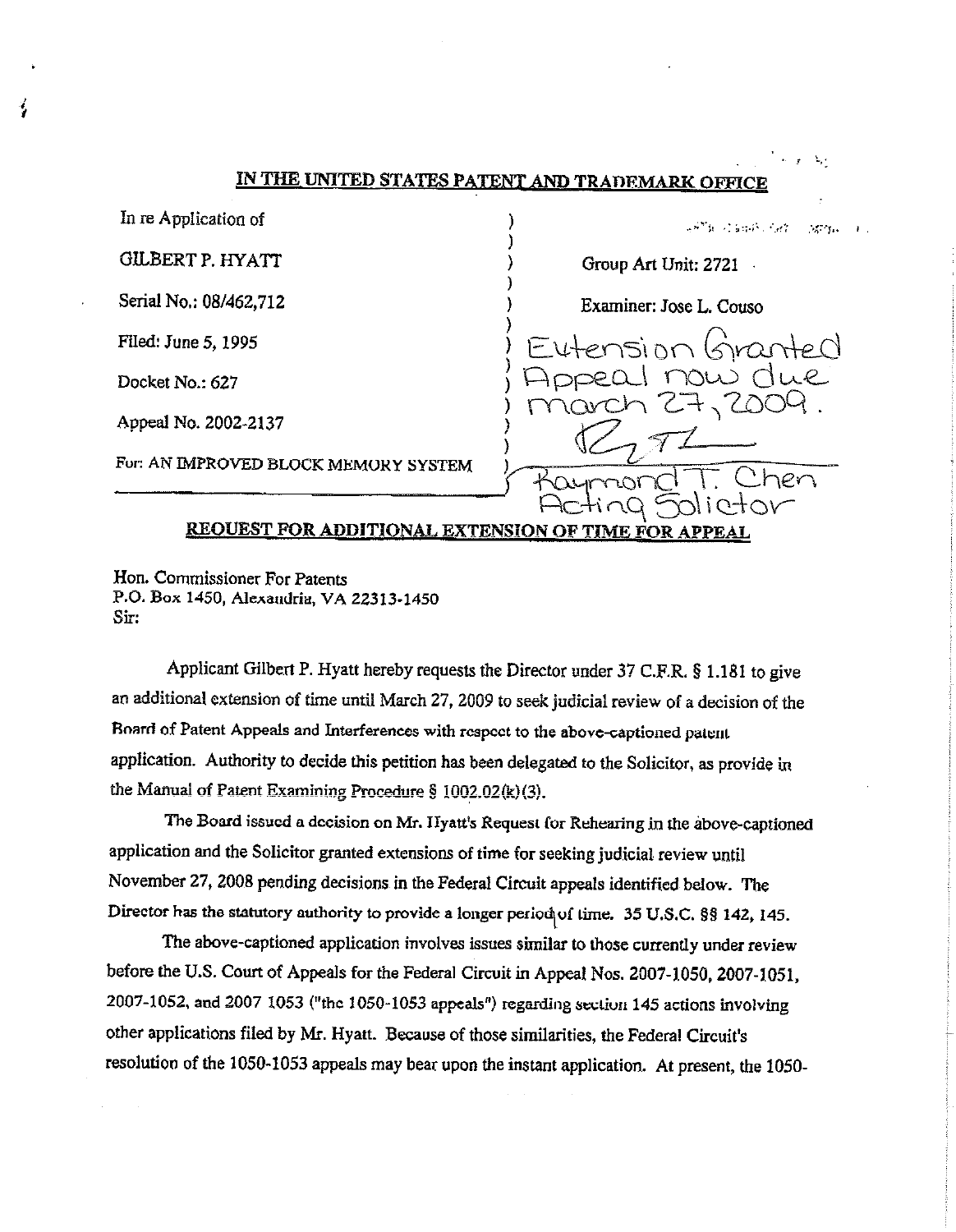) .

) ) ) )

In re Application of

l

GILBERT P. HYATT

Serial No.: 08/462,333

Filed: June 5, 1995

Docket No.: 626

Appeal No. 2005-1896

Fur: AN IMPROVED GRAPHICS PROCESSOR SYSTEM FOT: AN IMPROVED GRAPHICS<br>PROCESSOR SYSTEM ) FOLYMONO T. Chen

 $H_{\rm{max}}$  .  $\sim$ Group Art Unit: 2721 ) Examiner: Jose L. Couso

 $\sum_{i=1}^{N}$  Eytension Granted

) Appeal now Clue

 $27,21$ 

**RROlJEST FOR ADDITIONAL EXTENSION OFTJME FOR APPEAL** 

**Hon. Cornmissioner For Patents**  P.O. Box 1450, Alexandria, VA 22313-1450 Sir:

Applicant Gilbert P. Hyalt hereby requests the Director under  $37$  C.F.K. § 1.181 to give an additional extension of time until March 27, 2009 to seek judicial review of a decision of the Board of Patent Appeals and Interferences with respect to the above-captioned patent application. Authority to decide this petition has been delegated to the Solicitor, as provide in the Manual of Patent Examining Procedure § l002.02(k)(3).

The Board issued a decision on Mr. Hyatt's Request for Rehearing in the above-captioned application and the Solicitor granted extensions of time for seeking judicial review until Novembec 27, 2008 pending decisions in the Federal Circuit appeals identified below. The Director has the statutory authority to provide a longer period of time. 35 U.S.C. §§ 142, 145.

The above-captiuned application involves issues Similar to those currently under review before the U.S. Court of Appeals for the Federal Circuit in Appeal Nos. 2007-1050, 2007-1051. 2007-1052, and 2007-1053 ("the 1050-1053 appeals") regarding section 145 actions involving other applications filed by Mr. Hyatt. Because of those similarities, the Federal Circuit's resolution of the 1050-1053 appeals may bear upon the instant application. At present. the l 050-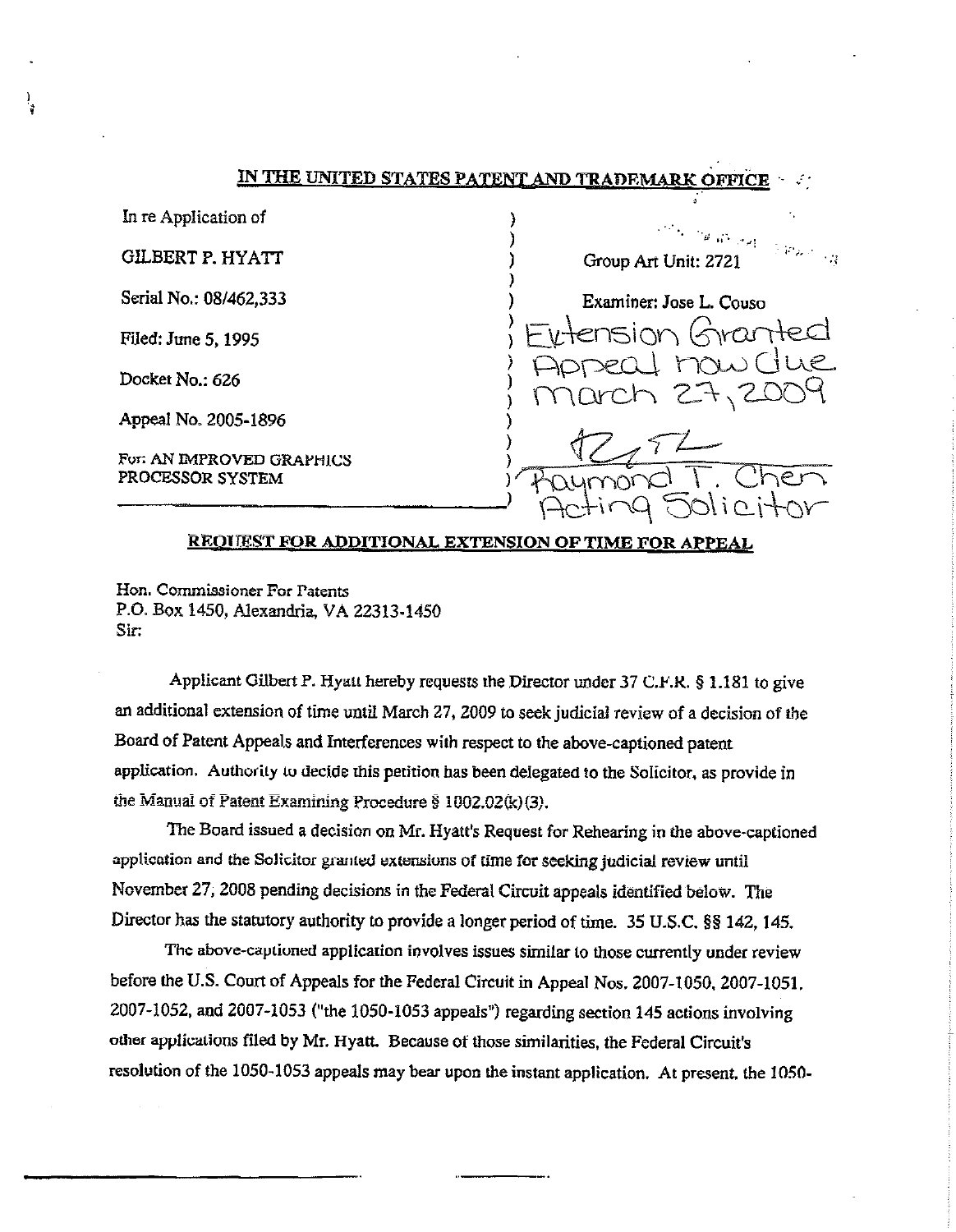) )

)

In re Application of

**GILBERT P. HYATT** 

Serial No.: 08/472,062

Filed: June 6, 1995

Docket No.: 524

Appeal No. 2003-0498

For: A SYSTEM FOR WEIGHTING AND

) Group Art Unit:'·2672", •;.,;,;n, *u,,,(''* ·> ,,

 $\frac{1}{2}$ ,  $\frac{1}{2}$ ,  $\frac{1}{2}$ ,  $\frac{1}{2}$ ,  $\frac{1}{2}$ 

) Examiner: Jeffery Brier

) *r,* . \  $E\in\mathbb{R}$  filtension Granteu eal now due  $-7,200$  $R$ - $R$ - $7L$ SCALING IMAGE INFORMATION PROYMOND T. Chen

# **REQUEST FOR ADDITIONAL EXTENSION OF TIME FOR APPEAL**

Hon. Commissioner For Patents P.O. Box 1450, Alexandria, VA 22313-1450 Sir:

Applicant Gilbert P. Hyatt hereby requests the Director under  $3/$  C.F.R. § 1.181 to give an additional extension of time until March 27, 2009 to seek judicial review of a decision of the Board of Patent Appeals and Interferences with respect to the above-captioned patent application. Authority to decide this petition has been delegated to the Solicitor, as provide in the Manual of Patent Examining Procedure § 1002,02(k)(3).

The Board issued a decision on Mr. Hyatt's Request for Rehearing in the above-captioned application and the Solicitor granted extensions of time for seeking judicial review until November 27, 2008 pending decisions in the Federal Cfrcuit appeals identified below. The Director has the statutory authority to provide a longer period of time. 35 U.S.C. §§ 142, 145.

The above-captioned application involves issues similar to those currently under review before the U.S. Court of Appeals for the Federal Circuit in Appeal Nos. 2007-1050, 2007-1051. 2007-1052, and 2007-1053 ("the 1050-1053 appeals") regarding section 145 actions involving other applications filed by Mr. Hyatt. Because of those similarities, the Federal Circuit's resolution of the 1050-1053 appeals may bear upon the instant application, At present, the 1050-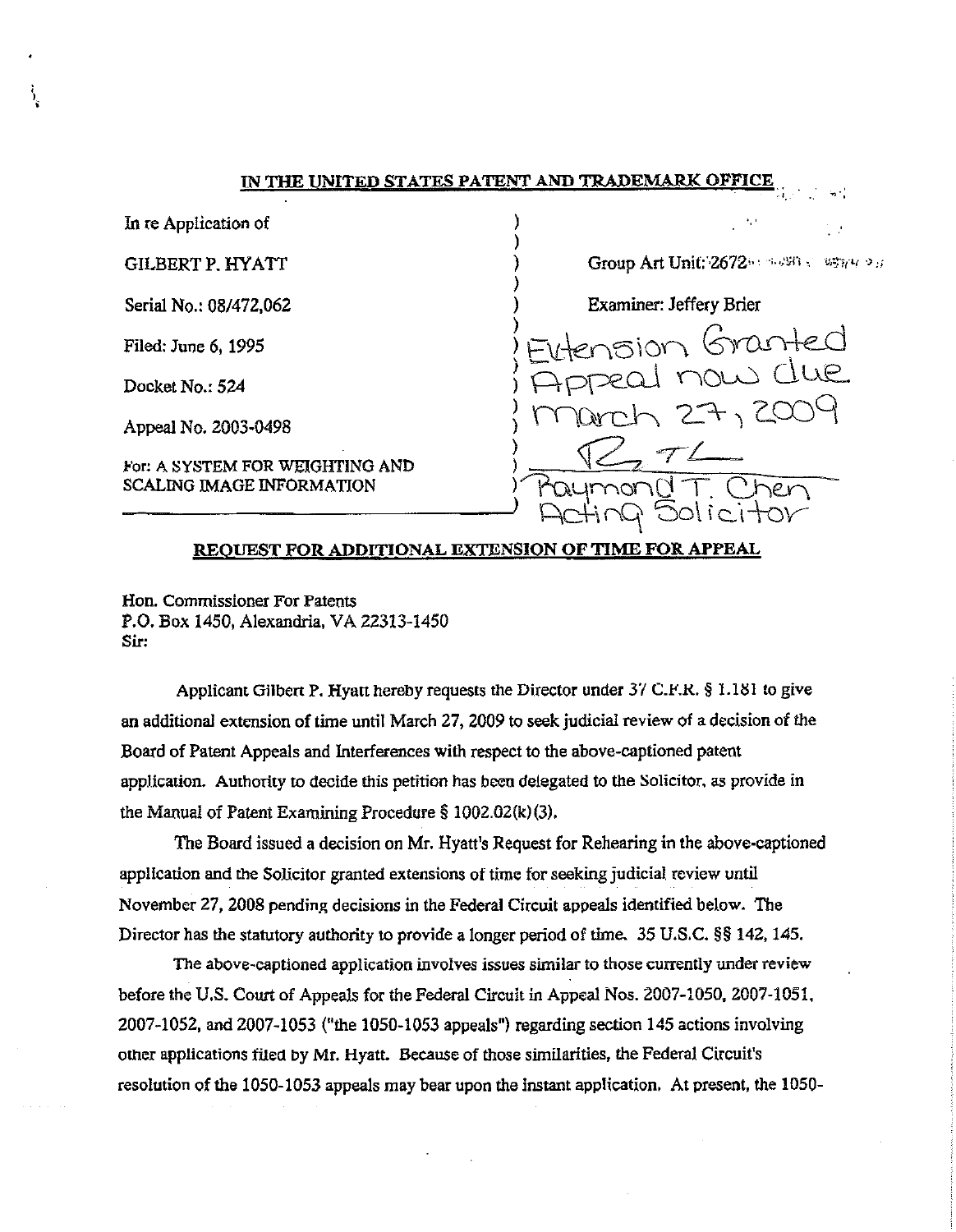| In re Application of        |                                                          |
|-----------------------------|----------------------------------------------------------|
| <b>GILBERT P. HYATT</b>     | i i kant i nge <sub>nda ng</sub><br>Group Art Unit: 2188 |
| Serial No.: 08/431,639      | Examiner: Jack A. Lane                                   |
| Filed: May 1, 1995          | Eutension Granted                                        |
| Docket No.: 601             |                                                          |
| Appeal No. 2001-1903        | Dech 27,200                                              |
| For: ADAPTIVE MEMORY SYSTEM |                                                          |
|                             | REQUEST FOR ADDITIONAL EXTENSION OF TIME FOR APPEAL      |

Hon. Commissioner For Patents P.O. Box 1450, Alexandria, VA 22313-1450 Sir:

Applicant Gilbert P. Hyatt hereby requests the Director under 37 C.F.R. § 1.181 to give an additional extension of time until March 27, 2009 to seek judicial review of a decision of the Board of Patent Appeals and Interferences with respect to the above-captioned patent application. Authority to decide this petition has been delegated to the Solicitor, as provide in the Manual of Patent Examining Procedure  $\S$  1002.02(k)(3).

The Board issued a decision on Mr. Hyatt's Request for Rehearing in the above-captioned application and the Solicitor granted extensions of time for seeking judicial review until November 27, 2008 pending decisions in the Federal Circuit appeals identified below. The Director has the statutory authority to provide a longer period of time. 35 U.S.C. \$\$ 142, 145.

The above-captioned application involves issues similar to those currently under review before the U.S. Court of Appeals for the Federal Circuit in Appeal Nos. 2007-1050, 2007-1051, 2007-1052, and 2007-1053 ("the 1050-1053 appeals") regarding section 145 actions involving other applications filed by Mr. Hyatt. Because of those similarities, the Federal Circuit's resolution of the 1050-1053 appeals may bear upon the instant application. At present, the 1050-1053 appeals have been heard by the Federal Circuit and a decision is expected in due course.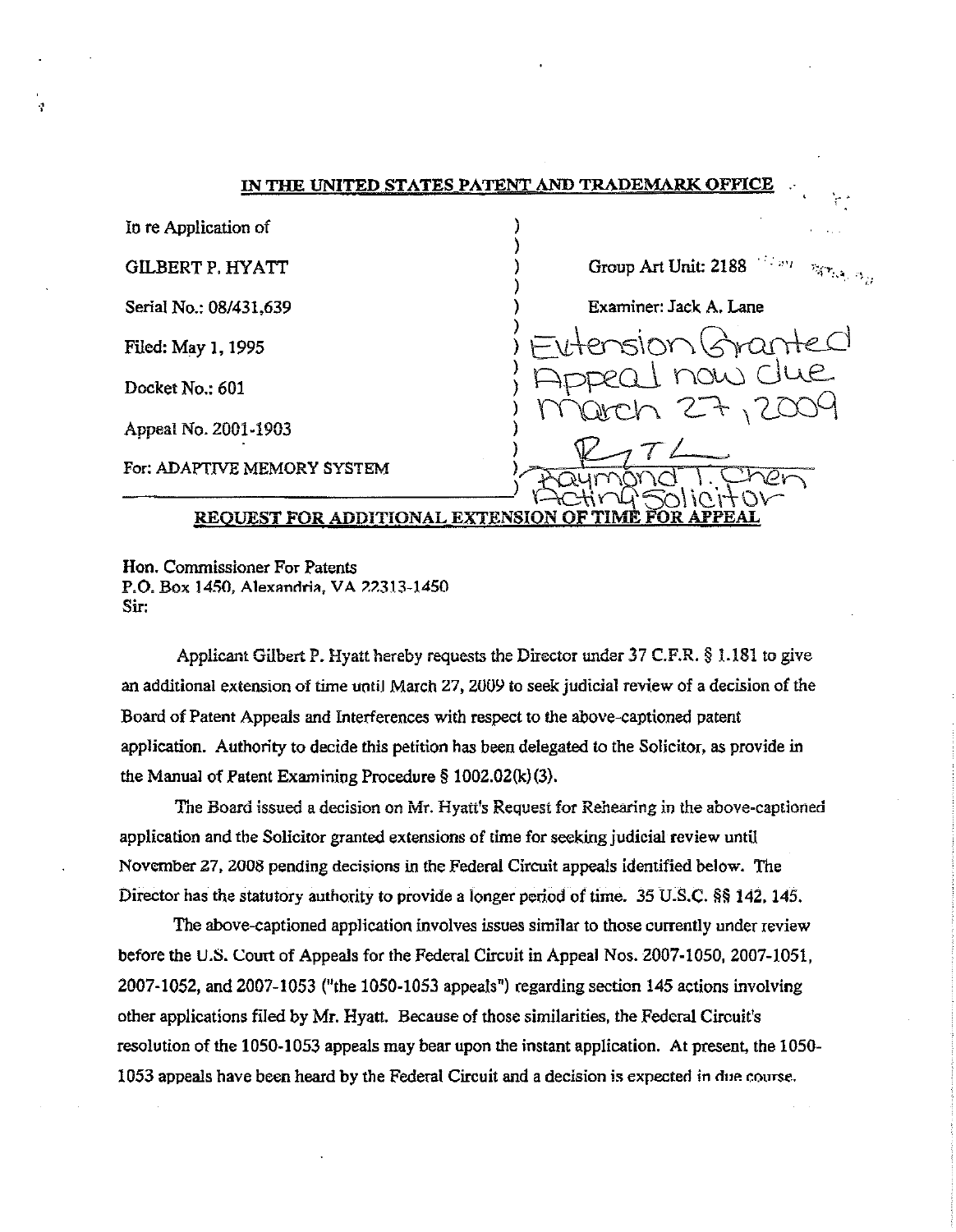$\mathcal{N}^{\mathcal{F}}$  , where  $\mathcal{N}$ 

## IN THE UNITED STATES PATENT AND TRADEMARK OFFI

In re Application of

**GILBERT P. HYATT** 

Serial No.: 08/463,109

Filed: June 5, 1995

Docket No.: 623

Appeal No.: 2005-0036

For: A DATABASE MEMORY SYSTEM

878 - 28.57 5.57 5.57 5.56 0 3 3 Group Art Unit: 2721 Examiner: Jose L. Couso

#### **REQUEST FOR ADDITIONAL EXTENSION OF TIME FOR APPEAL**

Hon. Commissioner For Patents P.O. Box 1450, Alexandria, VA 22313-1450 Sir:

Applicant Gilbert P. Hyatt hereby requests the Director under 37 C.F.R. § 1.181 to give an additional extension of time until March 27, 2009 to seek judicial review of a decision of the Board of Patent Appeals and Interferences with respect to the above-captioned patent application. Authority to decide this petition has been delegated to the Solicitor, as provide in the Manual of Patent Examining Procedure  $\S$  1002.02(k)(3).

The Board issued a decision on Mr. Hyatt's Request for Rehearing in the above-captioned application and the Solicitor granted extensions of time for seeking judicial review until November 27, 2008 pending decisions in the Federal Circuit appeals identified below. The Director has the statutory authority to provide a longer period of time. 35 U.S.C. §§ 142, 145.

The above-captioned application involves issues similar to those currently under review before the U.S. Court of Appeals for the Federal Circuit in Appeal Nos. 2007-1050, 2007-1051, 2007-1052, and 2007-1053 ("the 1050-1053 appeals") regarding section 145 actions involving other applications filed by Mr. Hyatt. Because of those similarities, the Federal Circuit's resolution of the 1050-1053 appeals may bear upon the instant application. At present, the 1050-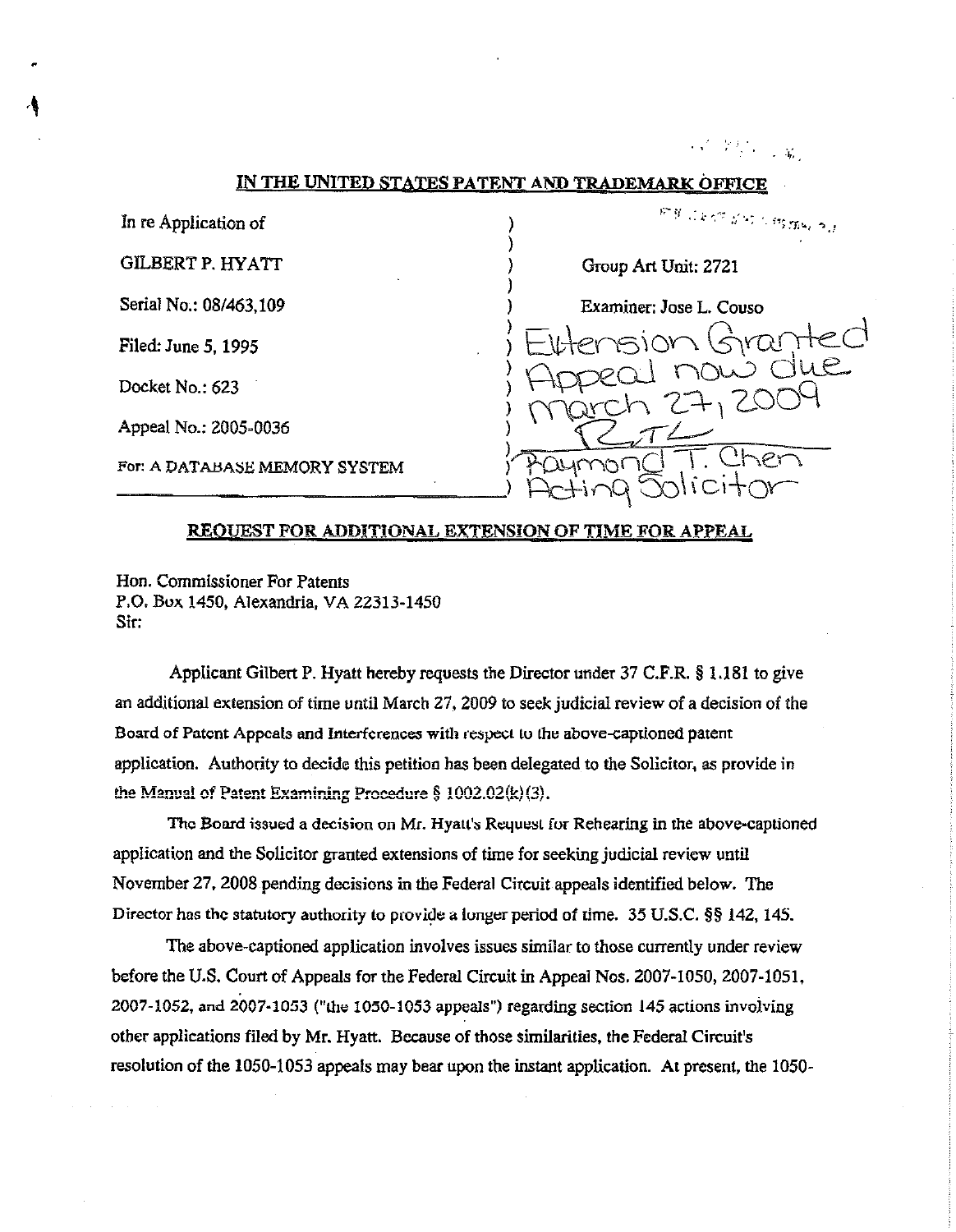In re Application of

**GILBERT P. HYATT** 

Serial No.: 08/463,820

Filed: June 5, 1995

Docket No.: 617

Appeal No. 2004-1742

For: AN IMPROVED SOUND SYSTEM

mand 2011 Bread Group Art Unit: 2721 Examiner: Jose L. Couso manter  $\prec$ 

# REOUEST FOR ADDITIONAL EXTENSION OF TIME FOR APPEAL

Hon. Commissioner For Patents P.O. Box 1450, Alexandria, VA 22313-1450 Sir:

Applicant Gilbert P. Hyatt hereby requests the Director under 37 C.F.R. § 1.181 to give an additional extension of time until March 27, 2009 to seek judicial review of a decision of the Board of Patent Appeals and Interferences with respect to the above-captioned patent application. Authority to decide this petition has been delegated to the Solicitor, as provide in the Manual of Patent Examining Procedure  $\S$  1002.02(k)(3).

The Board issued a decision on Mr. IIyatt's Request for Rehearing in the above-captioned application and the Solicitor granted extensions of time for seeking judicial review until November 27, 2008 pending decisions in the Federal Circuit appeals identified below. The Director has the statutory authority to provide a longer period of time. 35 U.S.C. §§ 142, 145.

The above-captioned application involves issues similar to those currently under review before the U.S. Court of Appeals for the Federal Circuit in Appeal Nos. 2007-1050, 2007-1051, 2007 1052, and 2007-1053 ("the 1050-1053 appeals") regarding section 145 actions involving other applications filed by Mr. Hyatt. Because of those similarities, the Federal Circuit's resolution of the 1050-1053 appeals may bear upon the instant application. At present, the 1050-